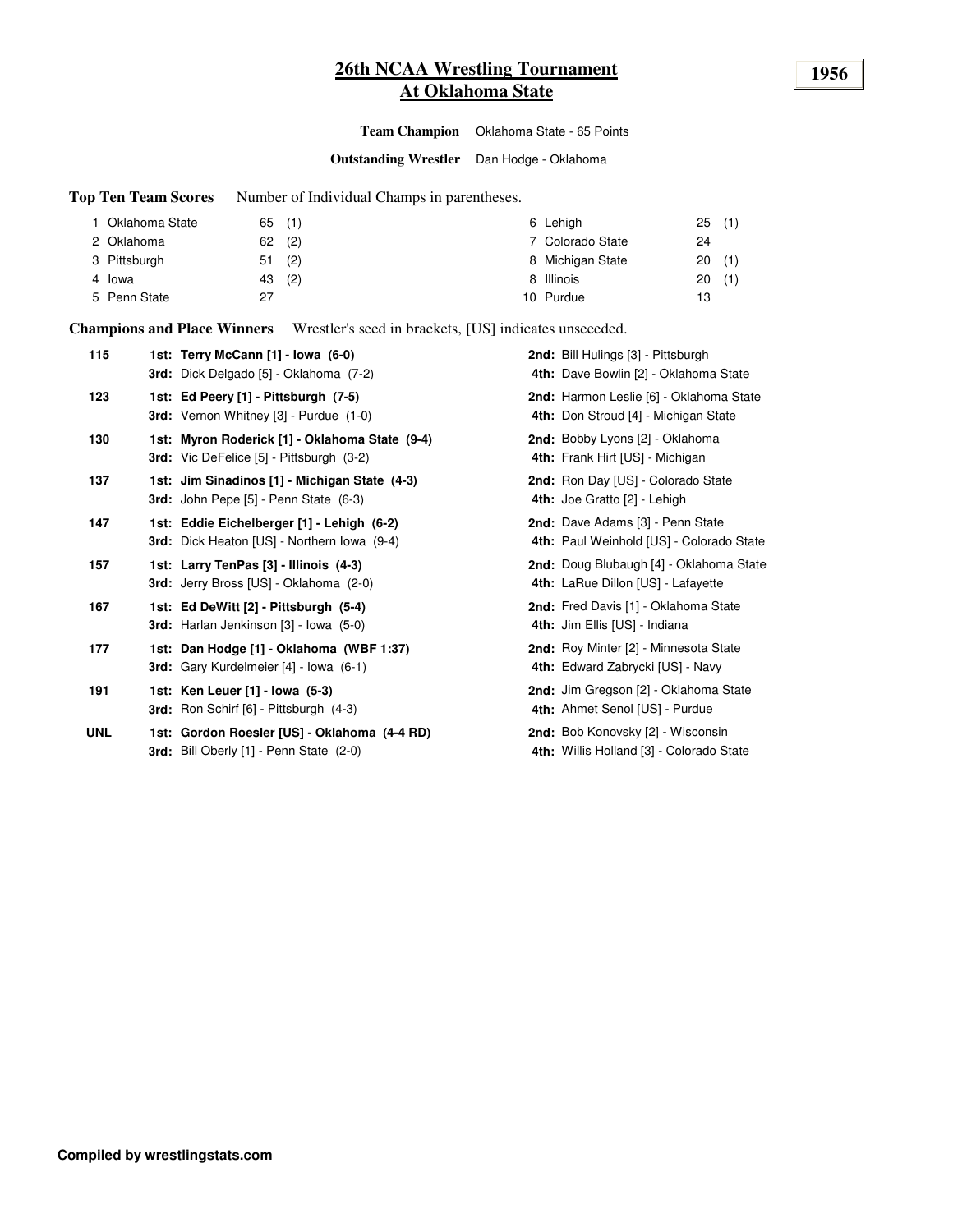# **3/23/1956 to 3/24/1956 at Oklahoma State 1956 NCAA Wrestling Championship Page <sup>1</sup> of <sup>20</sup>**

| Edward Amerantes, Springfield [4] |                            |                        |                  |
|-----------------------------------|----------------------------|------------------------|------------------|
| Phil Martinez, Colorado State     | Edward Amerantes Fall 2:30 |                        | 115 Weight Class |
|                                   |                            | Dick Delgado Fall 4:45 |                  |
| Dick Delgado, Oklahoma [5]        |                            |                        |                  |
| Ray Bergfield, SIU-Carbondale     | Dick Delgado 8-1           |                        |                  |
|                                   |                            |                        | Terry McCann 6-1 |
| Terry McCann, Iowa [1]            |                            |                        |                  |
| Roy Schlesser, Oregon             | Terry McCann 6-0           |                        |                  |
|                                   |                            |                        |                  |
| Charles Prunty, Minnesota         |                            | Terry McCann 6-0       |                  |
| Alvaro Ciachar, Texas A & M       | Charles Prunty Fall 5:24   |                        |                  |
|                                   |                            |                        | Terry McCann 6-0 |
| Dave Bowlin, Oklahoma State [2]   |                            |                        |                  |
|                                   | Dave Bowlin 8-4            |                        |                  |
| John Lanning, Cornell Iowa        |                            |                        |                  |
| John McHugh, Maryland             |                            | Dave Bowlin 2-1        |                  |
|                                   | John McHugh 4-0            |                        |                  |
| Bob Downey, Minnesota State       |                            |                        |                  |
|                                   |                            |                        | Bill Hulings 4-3 |
| Dave Moore, Illinois              |                            |                        |                  |
| Manuel Pihakis, Indiana [6]       | Dave Moore Fall 1:51       |                        |                  |
| Bill Hulings, Pittsburgh [3]      |                            | Bill Hulings 4-1       |                  |
|                                   | Bill Hulings Fall 1:30     |                        |                  |
| Dave Wall, North Carolina         |                            |                        |                  |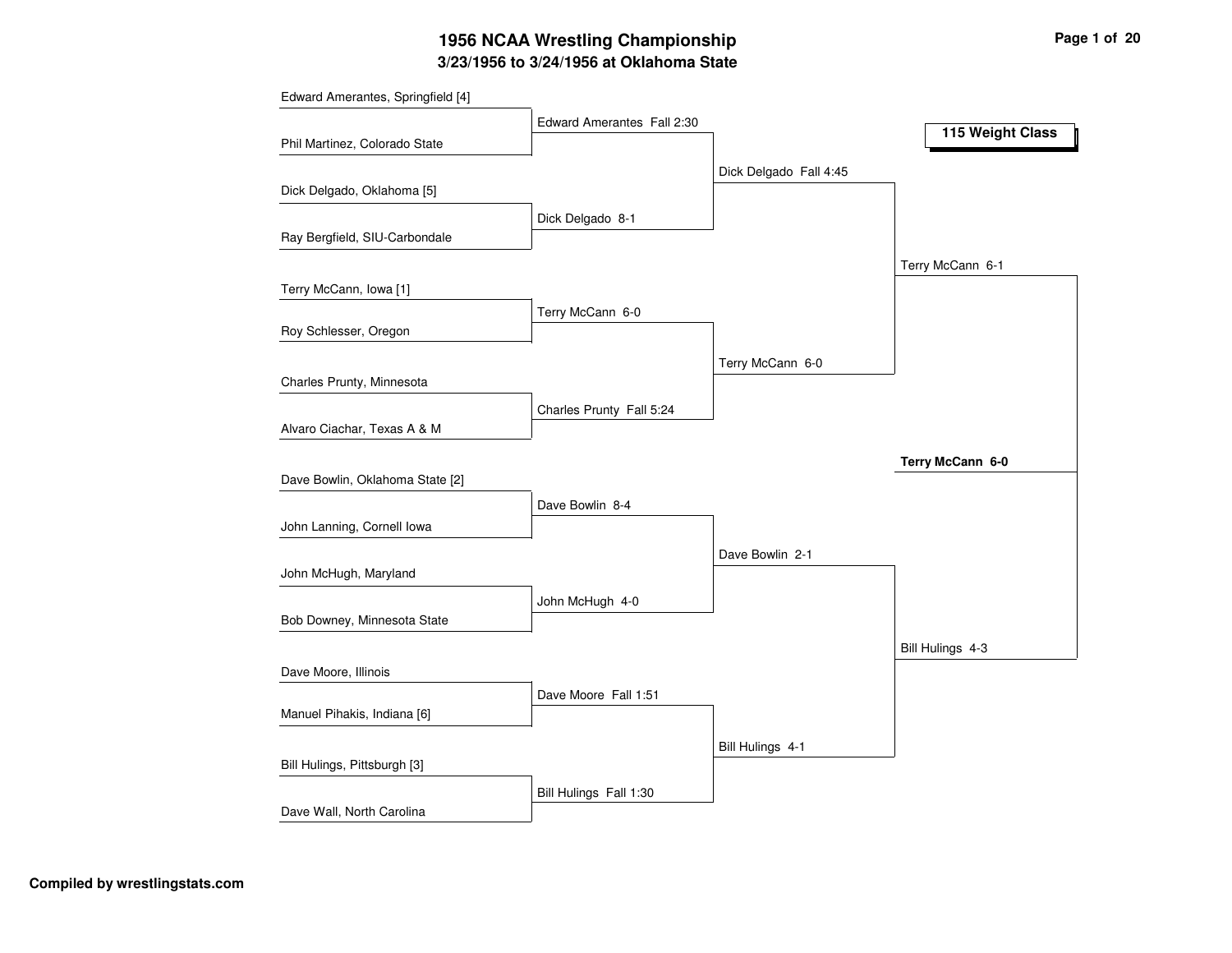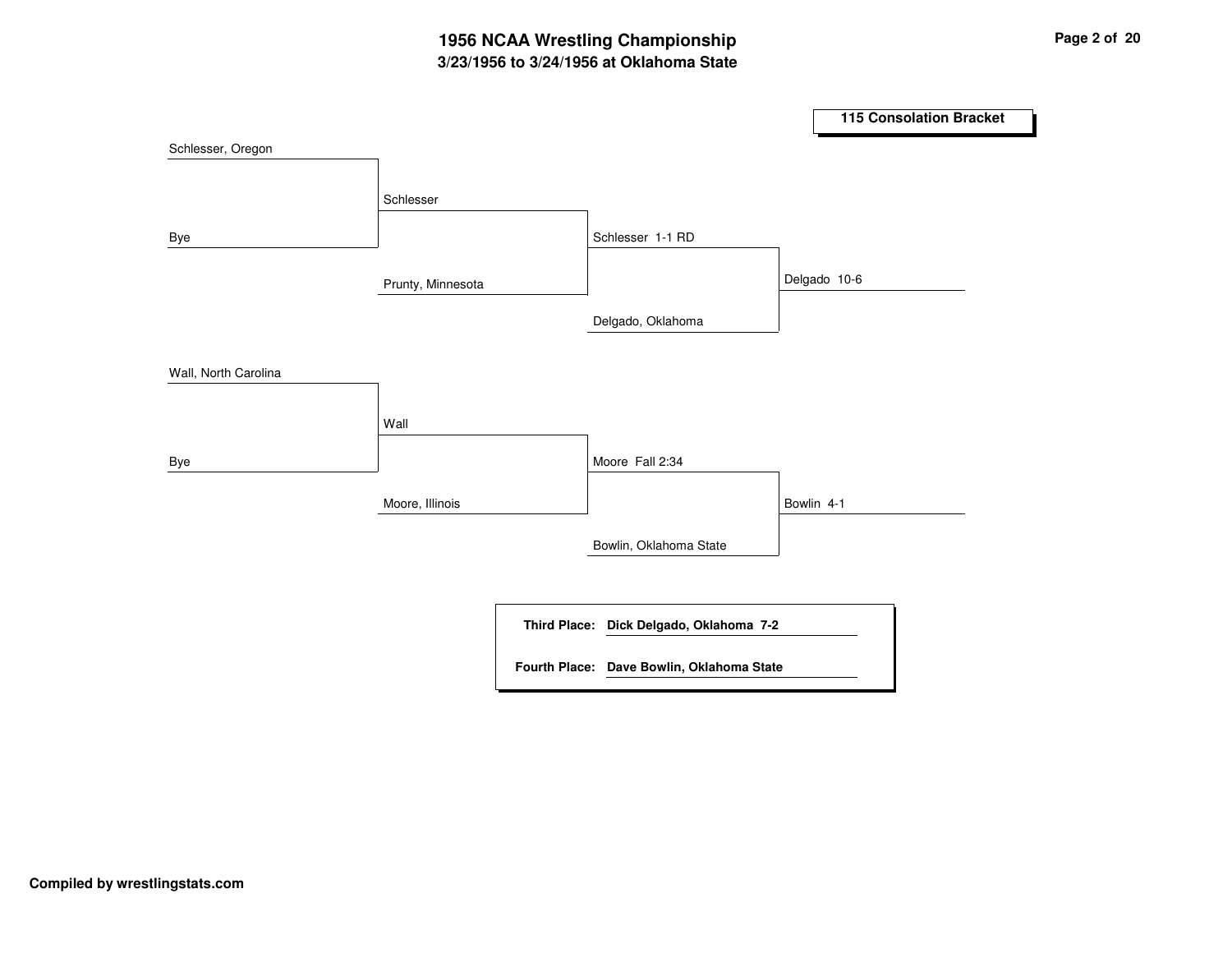# **3/23/1956 to 3/24/1956 at Oklahoma State 1956 NCAA Wrestling Championship Page <sup>3</sup> of <sup>20</sup>**

|                                   | Don Stroud               |                   |                    |
|-----------------------------------|--------------------------|-------------------|--------------------|
| Bye                               |                          |                   | 123 Weight Class   |
|                                   |                          | Don Stroud 2-0    |                    |
| Dick Govig, Iowa [5]              |                          |                   |                    |
|                                   | Dick Govig 5-3           |                   |                    |
| Ed Corr, Oklahoma                 |                          |                   |                    |
| Ed Anderson, Minnesota            |                          |                   | Ed Peery 2-0       |
|                                   | Ed Anderson 11-9         |                   |                    |
| George Mandel, Lock Haven         |                          |                   |                    |
|                                   |                          | Ed Peery 3-2      |                    |
| Ed Peery, Pittsburgh [1]          |                          |                   |                    |
|                                   | Ed Peery 9-0             |                   |                    |
| Bob Kennedy, Oregon State         |                          |                   |                    |
|                                   |                          |                   | Ed Peery 7-5       |
| Sid Nodland, Penn State [2]       | Sid Nodland 5-4          |                   |                    |
| Bill Hayden, Colorado             |                          |                   |                    |
|                                   |                          | Robert Royce 6-1  |                    |
| Robert Royce, Wyoming             |                          |                   |                    |
|                                   | Robert Royce 7-5         |                   |                    |
| Daniel Deppe, Michigan            |                          |                   |                    |
|                                   |                          |                   | Harmon Leslie 10-4 |
| Vernon Whitney, Purdue [3]        |                          |                   |                    |
| Bob Thornton, North Carolina      | Vernon Whitney Fall 2:07 |                   |                    |
|                                   |                          | Harmon Leslie 7-4 |                    |
| Harmon Leslie, Oklahoma State [6] |                          |                   |                    |
|                                   | Harmon Leslie            |                   |                    |
| Bye                               |                          |                   |                    |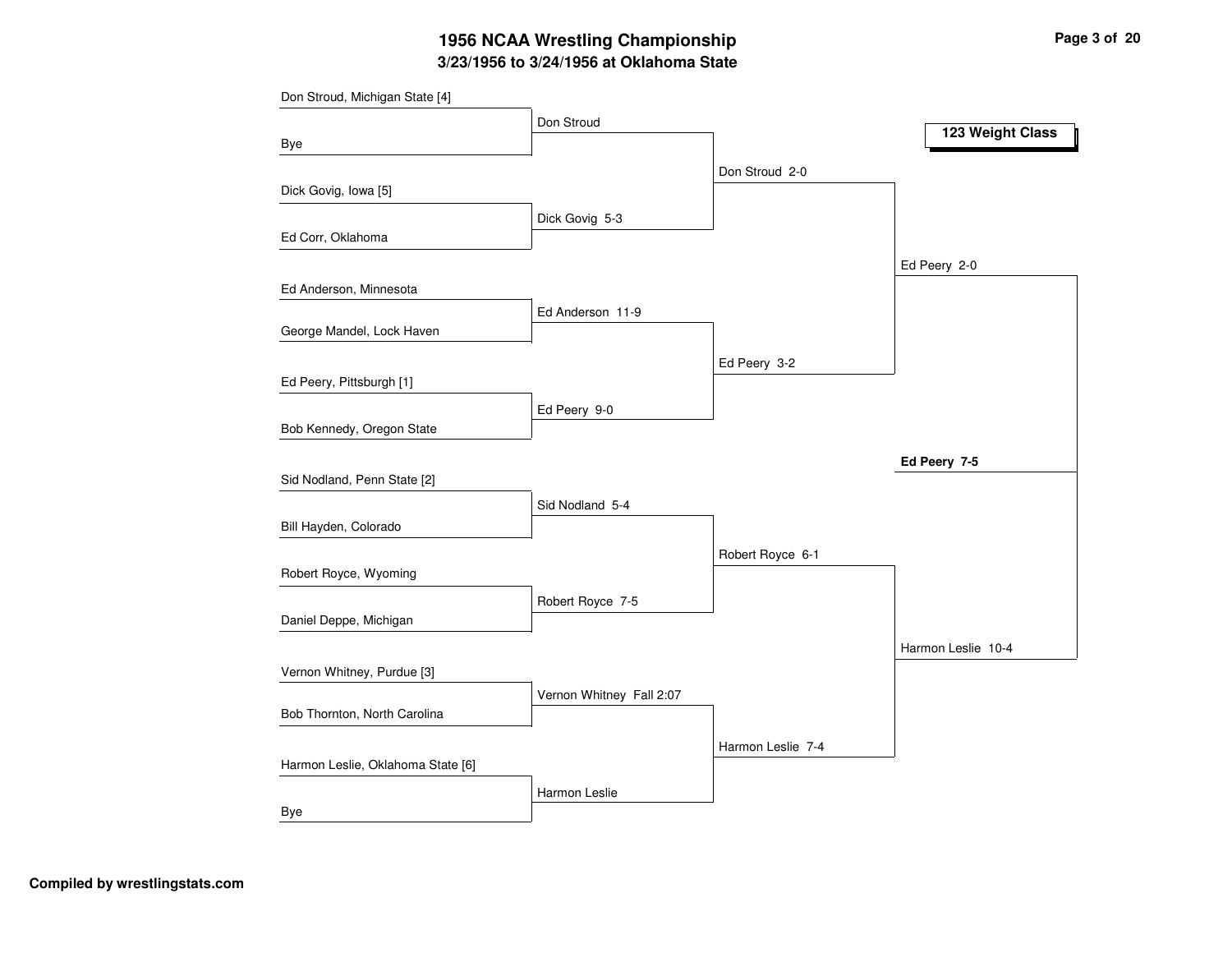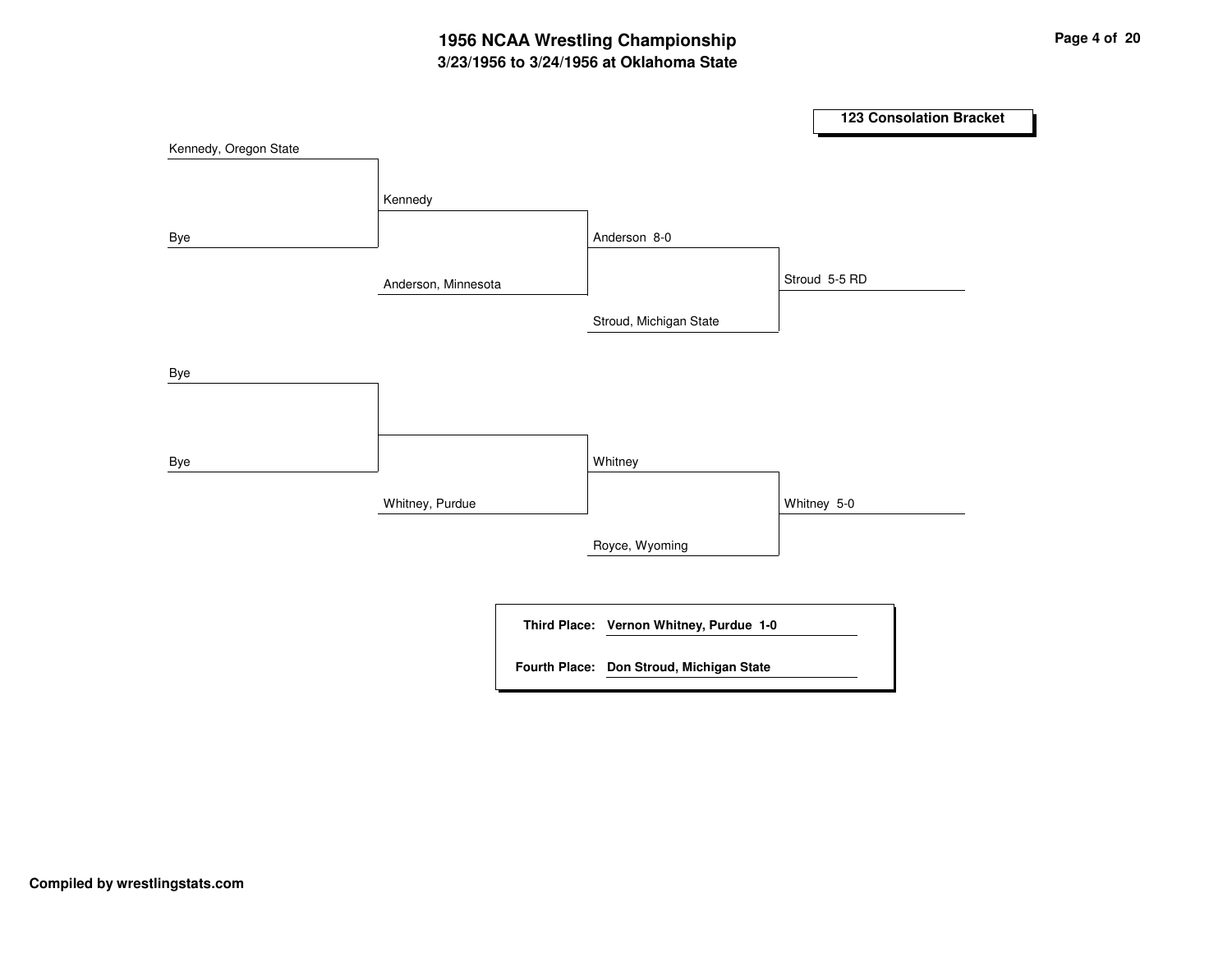|                                    | Joe Alissi          |                         |                          |                    |
|------------------------------------|---------------------|-------------------------|--------------------------|--------------------|
| Bye                                |                     | Joe Alissi 7-0          |                          |                    |
| Ray Napoli, Ohio University        | Ray Napoli          |                         |                          | 130 Weight Class   |
| Bye                                |                     |                         |                          |                    |
| Vic DeFelice, Pittsburgh [5]       |                     |                         | Vic DeFelice 10-6        |                    |
| Bye                                | Vic DeFelice        |                         |                          |                    |
| Ed Weatherly, Maryland             |                     | Vic DeFelice 8-4        |                          |                    |
| Bye                                | <b>Ed Weatherly</b> |                         |                          |                    |
| Myron Roderick, Oklahoma State [1] |                     |                         |                          | Myron Roderick 6-1 |
| Bye                                | Myron Roderick      |                         |                          |                    |
| Earle Edwards, Wisconsin           | Earle Edwards       | Myron Roderick 11-2     |                          |                    |
| Bye                                |                     |                         |                          |                    |
| Alfred Carson, Virginia Tech       |                     |                         | Myron Roderick Fall 2:44 |                    |
| Les Turner, Lock Haven             | Alfred Carson RD    |                         |                          |                    |
| Don Burchard, Texas A & M          |                     | Alfred Carson Fall 4:35 |                          |                    |
| Bye                                | Don Burchard        |                         |                          |                    |
| Bobby Lyons, Oklahoma [2]          |                     |                         |                          | Myron Roderick 9-4 |
| Jim Bodenhamer, San Diego State    | Bobby Lyons 10-4    |                         |                          |                    |
| Alvin Taylor, CCNY                 |                     | Bobby Lyons 9-4         |                          |                    |
| Bye                                | <b>Alvin Taylor</b> |                         |                          |                    |
| Frank Hirt, Michigan               |                     |                         | Bobby Lyons 3-2          |                    |
|                                    |                     |                         |                          |                    |
|                                    | Frank Hirt          |                         |                          |                    |
| <b>Bye</b>                         |                     | Frank Hirt 5-0          |                          |                    |
| Kent Townley, Iowa State           | Kent Townley        |                         |                          |                    |
| Bye                                |                     |                         |                          | Bobby Lyons 3-2    |
| Jerry Hoke, Michigan State         | Jerry Hoke          |                         |                          |                    |
| Bye                                |                     | Jerry Hoke 5-3          |                          |                    |
| John Johnston, Penn State [3]      | John Johnston       |                         |                          |                    |
| <b>Bye</b>                         |                     |                         | Jerry Hoke 1-1 RD        |                    |
| Bob Mancuso, Kansas State [6]      | <b>Bob Mancuso</b>  |                         |                          |                    |
| Bye<br>John Vovos, Northern Iowa   |                     | Bob Mancuso Fall 2:59   |                          |                    |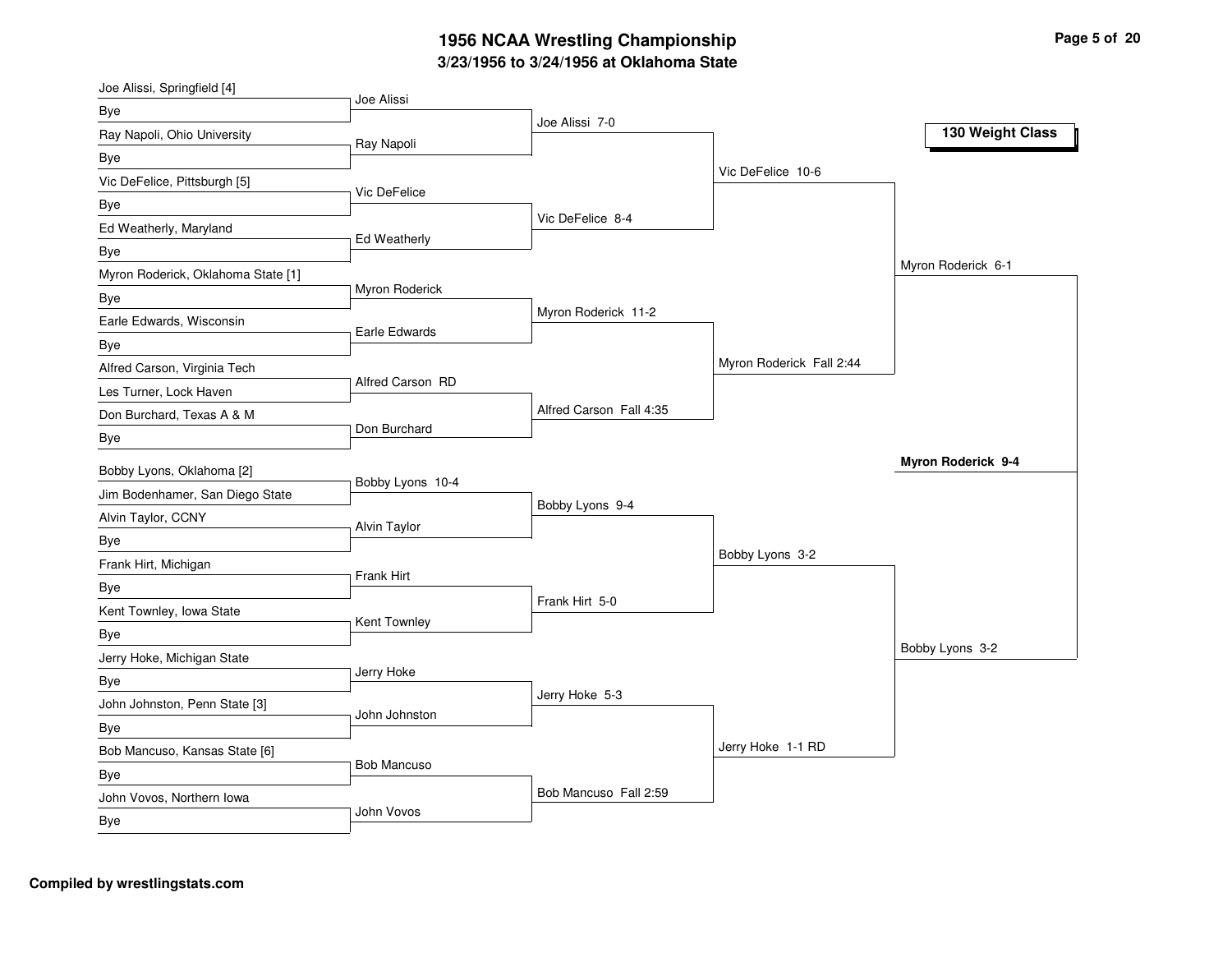## **3/23/1956 to 3/24/1956 at Oklahoma State 1956 NCAA Wrestling Championship Page <sup>6</sup> of <sup>20</sup>**

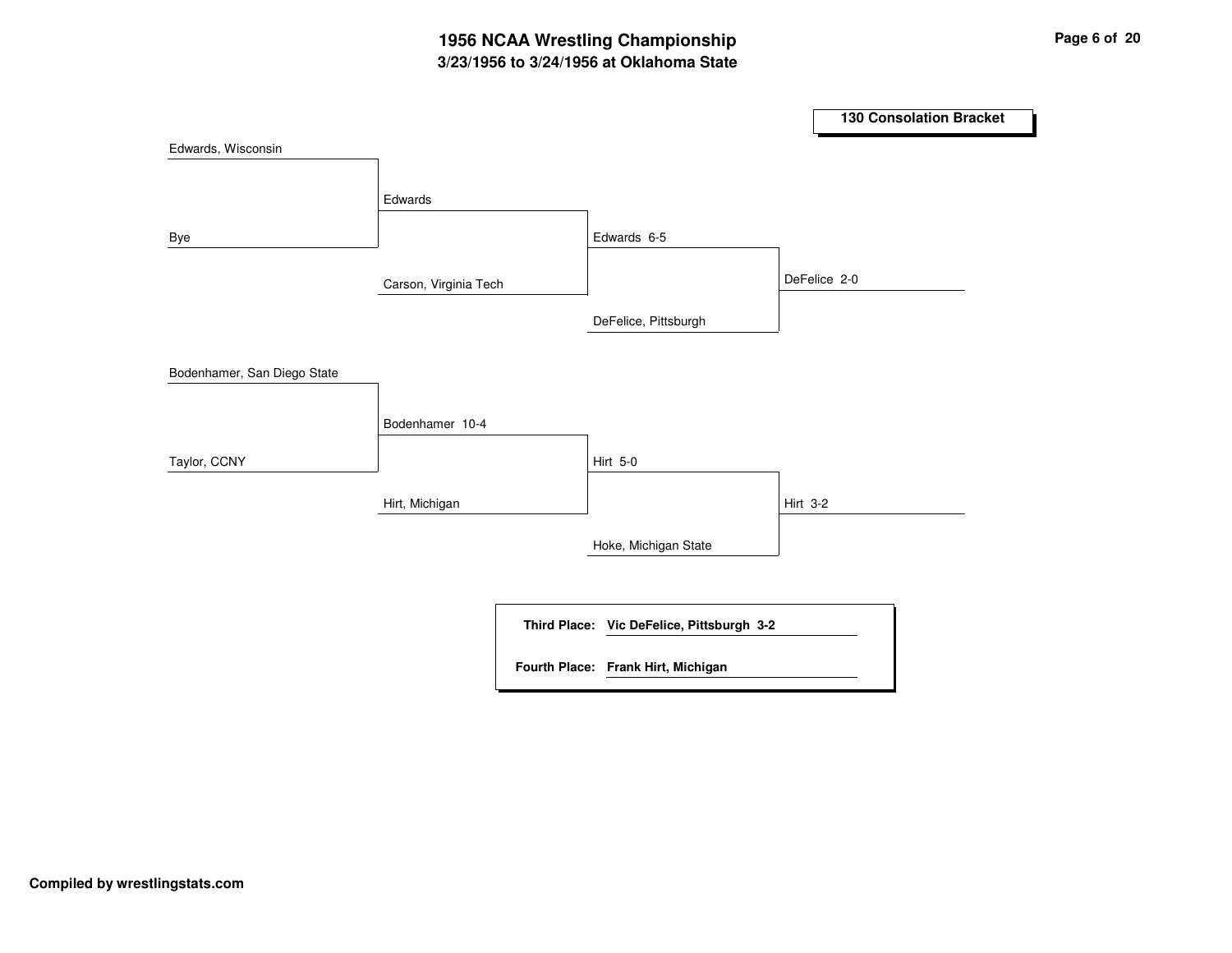| John Pepe, Penn State [5]         | John Pepe               |                     |                       |                   |
|-----------------------------------|-------------------------|---------------------|-----------------------|-------------------|
| Bye                               |                         | John Pepe 2-2 RD    |                       |                   |
| Simon Roberts, Iowa               | Simon Roberts 2-1       |                     |                       | 137 Weight Class  |
| Bob Majors, Cornell Iowa          |                         |                     |                       |                   |
| Tom Nevits, Ohio University       |                         |                     | John Pepe 7-1         |                   |
| <b>Bye</b>                        | <b>Tom Nevits</b>       |                     |                       |                   |
| Bill Muther, Illinois [4]         |                         | Bill Muther 8-1     |                       |                   |
| Dean Corner, Iowa State           | Bill Muther 8-6         |                     |                       |                   |
| Dave Newland, Oregon              |                         |                     |                       | Jim Sinadinos 8-4 |
| Bye                               | Dave Newland            |                     |                       |                   |
| Don Hart, Oklahoma                | Don Hart 7-4            | Don Hart 5-2        |                       |                   |
| Bob Bubb, Pittsburgh              |                         |                     |                       |                   |
| Jim Sinadinos, Michigan State [1] |                         |                     | Jim Sinadinos 19-15   |                   |
| Bye                               | Jim Sinadinos           |                     |                       |                   |
| Ron McIntyre, Lock Haven          |                         | Jim Sinadinos 7-5   |                       |                   |
| Marvin Everest, Kansas State      | Ron McIntyre Fall 2:26  |                     |                       |                   |
| Armand Taylor, Virginia Tech      |                         |                     |                       | Jim Sinadinos 4-3 |
| Charles Schoenfeld, Texas A & M   | Armand Taylor Fall 5:30 |                     |                       |                   |
| Ron Day, Colorado State           |                         | Ron Day 8-5         |                       |                   |
| Bye                               | Ron Day                 |                     |                       |                   |
| Jerry Ogurkis, Maryland           |                         |                     | Ron Day 7-4           |                   |
| Lester Kroeger, Northern Colorado | Jerry Ogurkis 7-2       |                     |                       |                   |
| Joe Gratto, Lehigh [2]            |                         | Joe Gratto DFT 4:15 |                       |                   |
| Bye                               | Joe Gratto              |                     |                       |                   |
| Stan Wintermote, Wyoming [6]      |                         |                     |                       | Ron Day 3-2       |
| David Simmons, Oklahoma State     | Stan Wintermote 8-2     |                     |                       |                   |
| Jim Stevens, New Mexico           |                         | Stan Wintermote 5-0 |                       |                   |
| Bye                               | Jim Stevens             |                     |                       |                   |
| Art Keith, Oregon State [3]       |                         |                     | Stan Wintermote 20-13 |                   |
| Bye                               | Art Keith               |                     |                       |                   |
| Joe Langton, Navy                 |                         | Art Keith 9-5       |                       |                   |
| Bye                               | Joe Langton             |                     |                       |                   |
|                                   |                         |                     |                       |                   |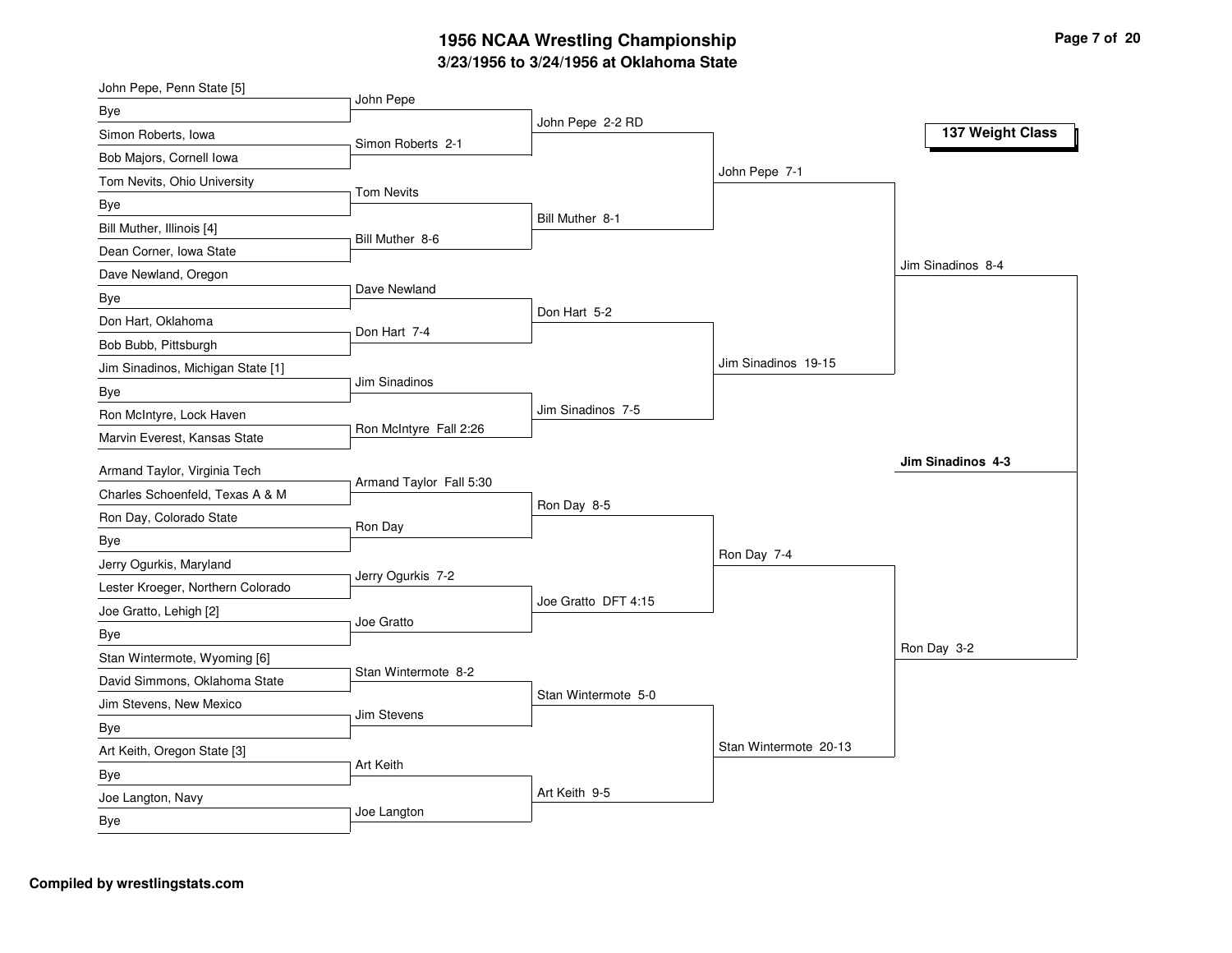## **3/23/1956 to 3/24/1956 at Oklahoma State 1956 NCAA Wrestling Championship Page <sup>8</sup> of <sup>20</sup>**

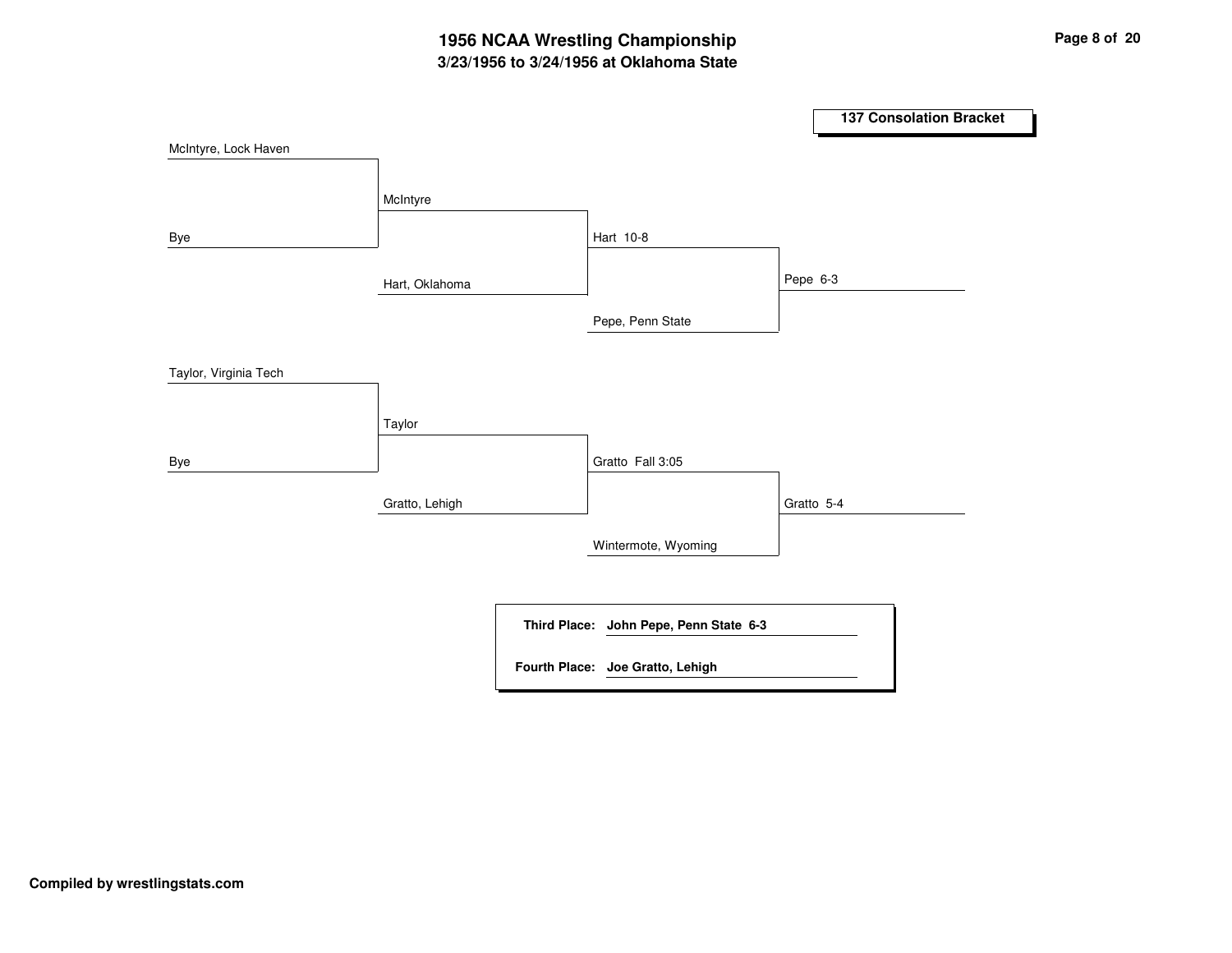| Marvin Vandevender, Virginia Tech [4] | Marvin Vandevender           |                              |                              |                        |
|---------------------------------------|------------------------------|------------------------------|------------------------------|------------------------|
| Bye                                   |                              | Wilbur Derby 7-4             |                              |                        |
| Wilbur Derby, Colorado                | Wilbur Derby 7-1             |                              |                              | 147 Weight Class       |
| Ralph Hutchinson, Lafayette           |                              |                              |                              |                        |
| Dale Ketelsen, Iowa State             | Dale Ketelsen                |                              | Wilbur Derby 9-5             |                        |
| Bye                                   |                              |                              |                              |                        |
| Roland Alexander, Kansas State [5]    | Roland Alexander 6-2         | Roland Alexander 3-1         |                              |                        |
| Bob Bormuth, Wyoming                  |                              |                              |                              |                        |
| Bob Richardson, Pittsburgh            |                              |                              |                              | Eddie Eichelberger 9-5 |
| Bye                                   | <b>Bob Richardson</b>        |                              |                              |                        |
| Eddie Eichelberger, Lehigh [1]        | Eddie Eichelberger Fall 2:36 | Eddie Eichelberger Fall 7:56 |                              |                        |
| S.P. Jones, Virginia Military         |                              |                              |                              |                        |
| Dick Heaton, Northern Iowa            |                              |                              | Eddie Eichelberger Fall 2:29 |                        |
| Bye                                   | Dick Heaton                  |                              |                              |                        |
| Bob DeFelice, Ohio State              |                              | Dick Heaton 7-4              |                              |                        |
| Forbes Anderson, San Diego State      | Bob DeFelice 9-2             |                              |                              |                        |
| Don Studebaker, Oklahoma              |                              |                              |                              | Eddie Eichelberger 6-2 |
| Jack Anderson, Minnesota State        | Don Studebaker 11-8          |                              |                              |                        |
| Paul Weinhold, Colorado State         |                              | Paul Weinhold 6-4            |                              |                        |
| Bye                                   | Paul Weinhold                |                              |                              |                        |
| Lloyd Corwin, Cornell Iowa [2]        |                              |                              | Paul Weinhold 7-4            |                        |
| Dick Gunner, Michigan State           | Lloyd Corwin 7-1             |                              |                              |                        |
| Lawrence Marr, Navy                   |                              | Lloyd Corwin 6-3             |                              |                        |
| Bye                                   | Lawrence Marr                |                              |                              |                        |
| Hansley, Texas A & M                  |                              |                              |                              | Dave Adams Fall 5:30   |
| Claudell Wright, Oklahoma State [6]   | Claudell Wright Fall 1:35    |                              |                              |                        |
| Paul Tapis, New Mexico                |                              | Claudell Wright 9-5          |                              |                        |
| Bye                                   | Paul Tapis                   |                              |                              |                        |
| John Sforzo, Ohio University          |                              |                              | Dave Adams 5-2               |                        |
| Gary Mayer, Iowa                      | John Sforzo 8-2              |                              |                              |                        |
| Dave Adams, Penn State [3]            |                              | Dave Adams 7-4               |                              |                        |
| Bye                                   | Dave Adams                   |                              |                              |                        |
|                                       |                              |                              |                              |                        |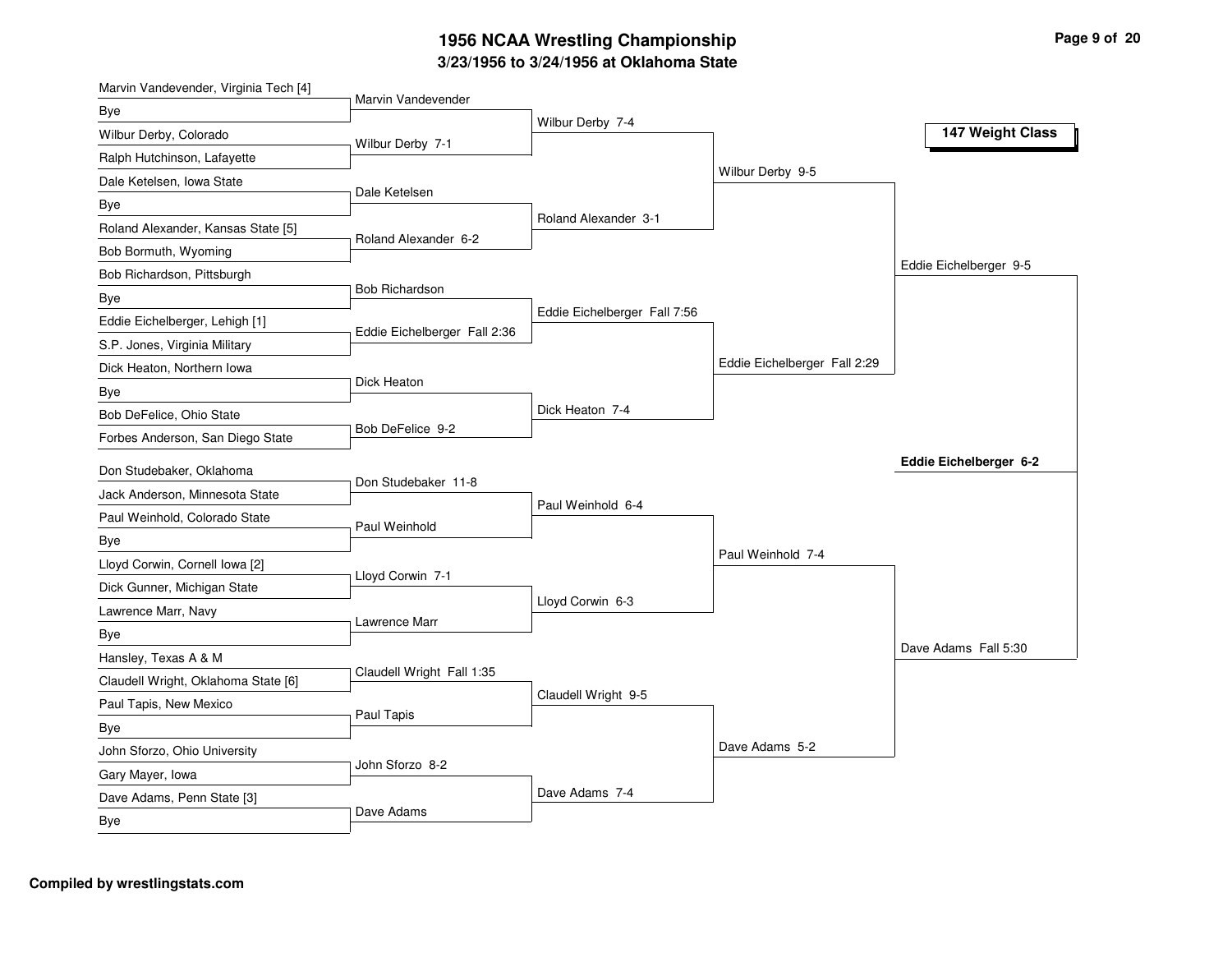# **3/23/1956 to 3/24/1956 at Oklahoma State 1956 NCAA Wrestling Championship Page <sup>10</sup> of <sup>20</sup>**

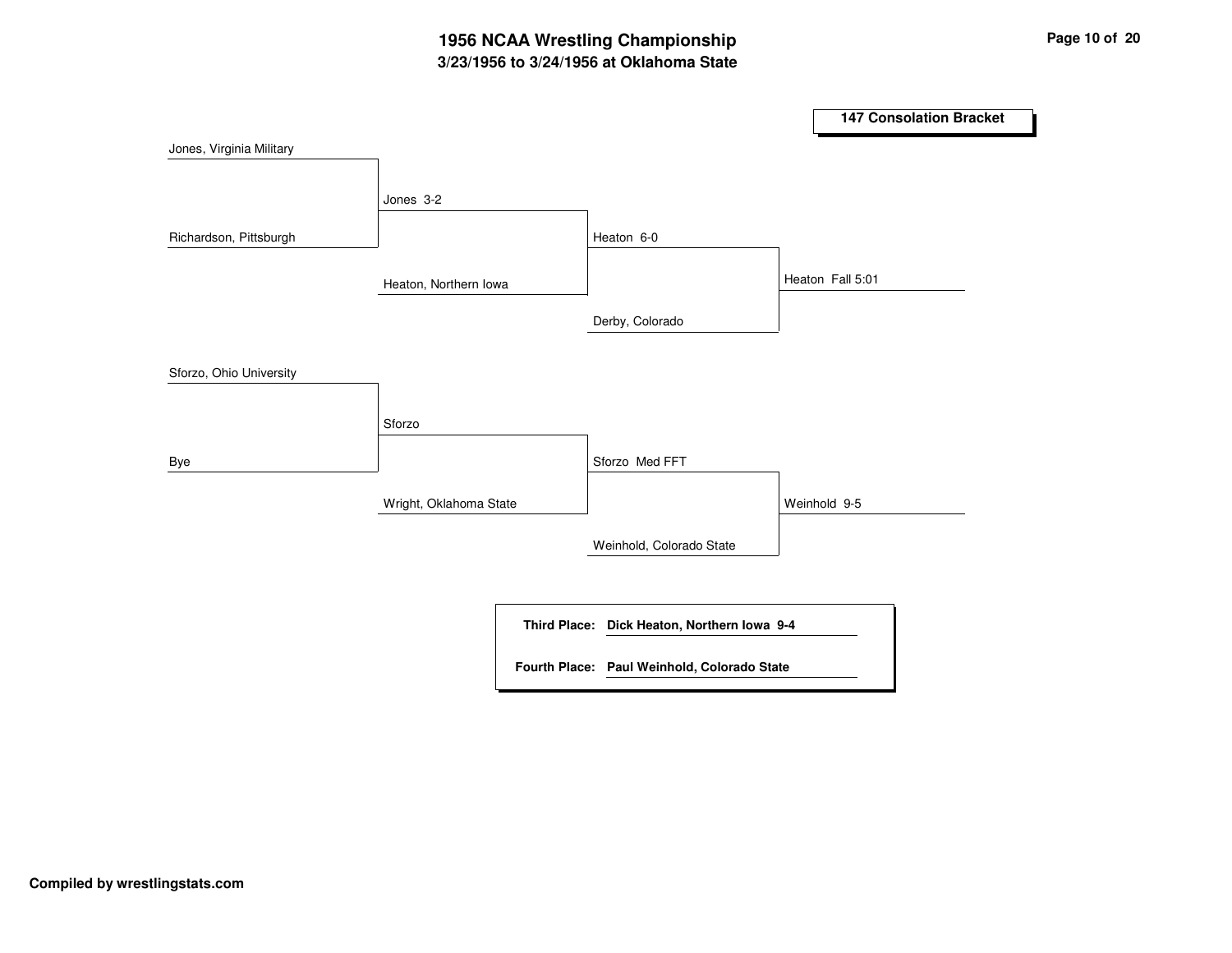# **3/23/1956 to 3/24/1956 at Oklahoma State 1956 NCAA Wrestling Championship Page <sup>11</sup> of <sup>20</sup>**

| Doug Blubaugh 6-0<br>157 Weight Class<br>LaRue Dillon, Lafayette<br>Doug Blubaugh 6-1<br>Bob Formanek, Iowa State [5]<br>Bob Formanek 5-2<br>Joe Humphreys, Penn State<br>Doug Blubaugh DFT<br>Mike Rodriguez, Michigan [1]<br>Mike Rodriguez Fall 8:05<br>Andy Castigliojne, San Diego State<br>Mike Rodriguez Fall 4:09<br>James Bose, Indiana<br>James Bose 8-3<br>Ron Teuber, Colorado<br>Larry TenPas 4-3<br>John Winder, lowa<br>John Winder 2-2 RD<br>Dave Johnson, Pittsburgh [2]<br>Jerry Bross 5-2<br>Jerry Bross, Oklahoma<br>Jerry Bross 3-0<br>Drayton Praed, Purdue<br>Larry TenPas 5-2<br>Larry TenPas, Illinois [3]<br>Larry TenPas Fall 4:40<br>Steve Rudo, Ohio University<br>Larry TenPas 4-1<br>Ron Ericson, Colorado State [6] | Doug Blubaugh, Oklahoma State [4] |                 |  |
|-----------------------------------------------------------------------------------------------------------------------------------------------------------------------------------------------------------------------------------------------------------------------------------------------------------------------------------------------------------------------------------------------------------------------------------------------------------------------------------------------------------------------------------------------------------------------------------------------------------------------------------------------------------------------------------------------------------------------------------------------------|-----------------------------------|-----------------|--|
|                                                                                                                                                                                                                                                                                                                                                                                                                                                                                                                                                                                                                                                                                                                                                     |                                   |                 |  |
|                                                                                                                                                                                                                                                                                                                                                                                                                                                                                                                                                                                                                                                                                                                                                     |                                   |                 |  |
|                                                                                                                                                                                                                                                                                                                                                                                                                                                                                                                                                                                                                                                                                                                                                     |                                   |                 |  |
|                                                                                                                                                                                                                                                                                                                                                                                                                                                                                                                                                                                                                                                                                                                                                     |                                   |                 |  |
|                                                                                                                                                                                                                                                                                                                                                                                                                                                                                                                                                                                                                                                                                                                                                     |                                   |                 |  |
|                                                                                                                                                                                                                                                                                                                                                                                                                                                                                                                                                                                                                                                                                                                                                     |                                   |                 |  |
|                                                                                                                                                                                                                                                                                                                                                                                                                                                                                                                                                                                                                                                                                                                                                     |                                   |                 |  |
|                                                                                                                                                                                                                                                                                                                                                                                                                                                                                                                                                                                                                                                                                                                                                     |                                   |                 |  |
|                                                                                                                                                                                                                                                                                                                                                                                                                                                                                                                                                                                                                                                                                                                                                     |                                   |                 |  |
|                                                                                                                                                                                                                                                                                                                                                                                                                                                                                                                                                                                                                                                                                                                                                     |                                   |                 |  |
|                                                                                                                                                                                                                                                                                                                                                                                                                                                                                                                                                                                                                                                                                                                                                     |                                   |                 |  |
|                                                                                                                                                                                                                                                                                                                                                                                                                                                                                                                                                                                                                                                                                                                                                     |                                   |                 |  |
|                                                                                                                                                                                                                                                                                                                                                                                                                                                                                                                                                                                                                                                                                                                                                     |                                   |                 |  |
|                                                                                                                                                                                                                                                                                                                                                                                                                                                                                                                                                                                                                                                                                                                                                     |                                   |                 |  |
|                                                                                                                                                                                                                                                                                                                                                                                                                                                                                                                                                                                                                                                                                                                                                     |                                   |                 |  |
|                                                                                                                                                                                                                                                                                                                                                                                                                                                                                                                                                                                                                                                                                                                                                     |                                   |                 |  |
|                                                                                                                                                                                                                                                                                                                                                                                                                                                                                                                                                                                                                                                                                                                                                     |                                   |                 |  |
|                                                                                                                                                                                                                                                                                                                                                                                                                                                                                                                                                                                                                                                                                                                                                     |                                   |                 |  |
|                                                                                                                                                                                                                                                                                                                                                                                                                                                                                                                                                                                                                                                                                                                                                     |                                   |                 |  |
|                                                                                                                                                                                                                                                                                                                                                                                                                                                                                                                                                                                                                                                                                                                                                     |                                   |                 |  |
|                                                                                                                                                                                                                                                                                                                                                                                                                                                                                                                                                                                                                                                                                                                                                     |                                   |                 |  |
|                                                                                                                                                                                                                                                                                                                                                                                                                                                                                                                                                                                                                                                                                                                                                     |                                   |                 |  |
|                                                                                                                                                                                                                                                                                                                                                                                                                                                                                                                                                                                                                                                                                                                                                     |                                   |                 |  |
|                                                                                                                                                                                                                                                                                                                                                                                                                                                                                                                                                                                                                                                                                                                                                     |                                   |                 |  |
|                                                                                                                                                                                                                                                                                                                                                                                                                                                                                                                                                                                                                                                                                                                                                     |                                   |                 |  |
|                                                                                                                                                                                                                                                                                                                                                                                                                                                                                                                                                                                                                                                                                                                                                     |                                   |                 |  |
|                                                                                                                                                                                                                                                                                                                                                                                                                                                                                                                                                                                                                                                                                                                                                     |                                   |                 |  |
|                                                                                                                                                                                                                                                                                                                                                                                                                                                                                                                                                                                                                                                                                                                                                     |                                   |                 |  |
|                                                                                                                                                                                                                                                                                                                                                                                                                                                                                                                                                                                                                                                                                                                                                     | Dale Blume, Kansas State          | Ron Ericson 5-1 |  |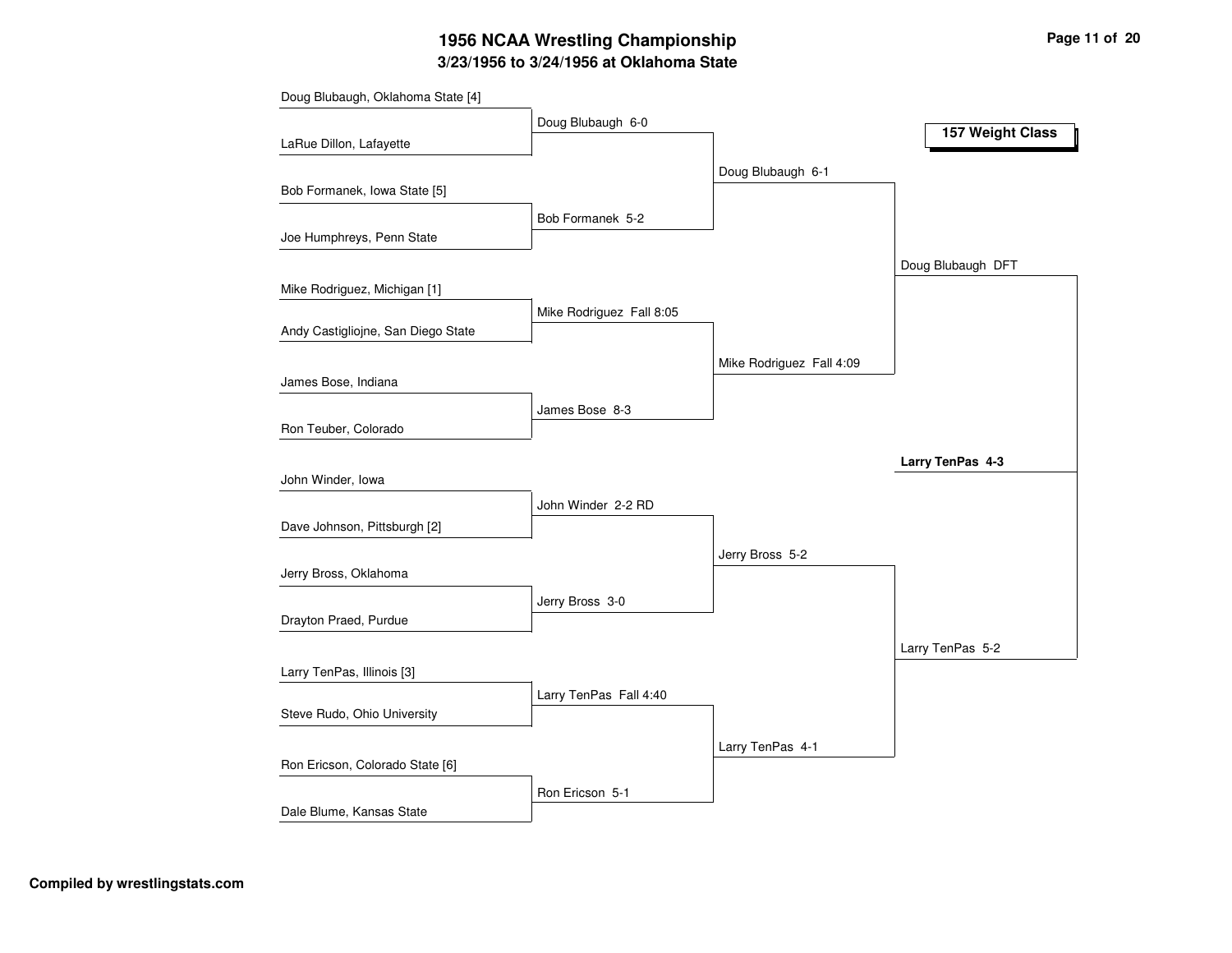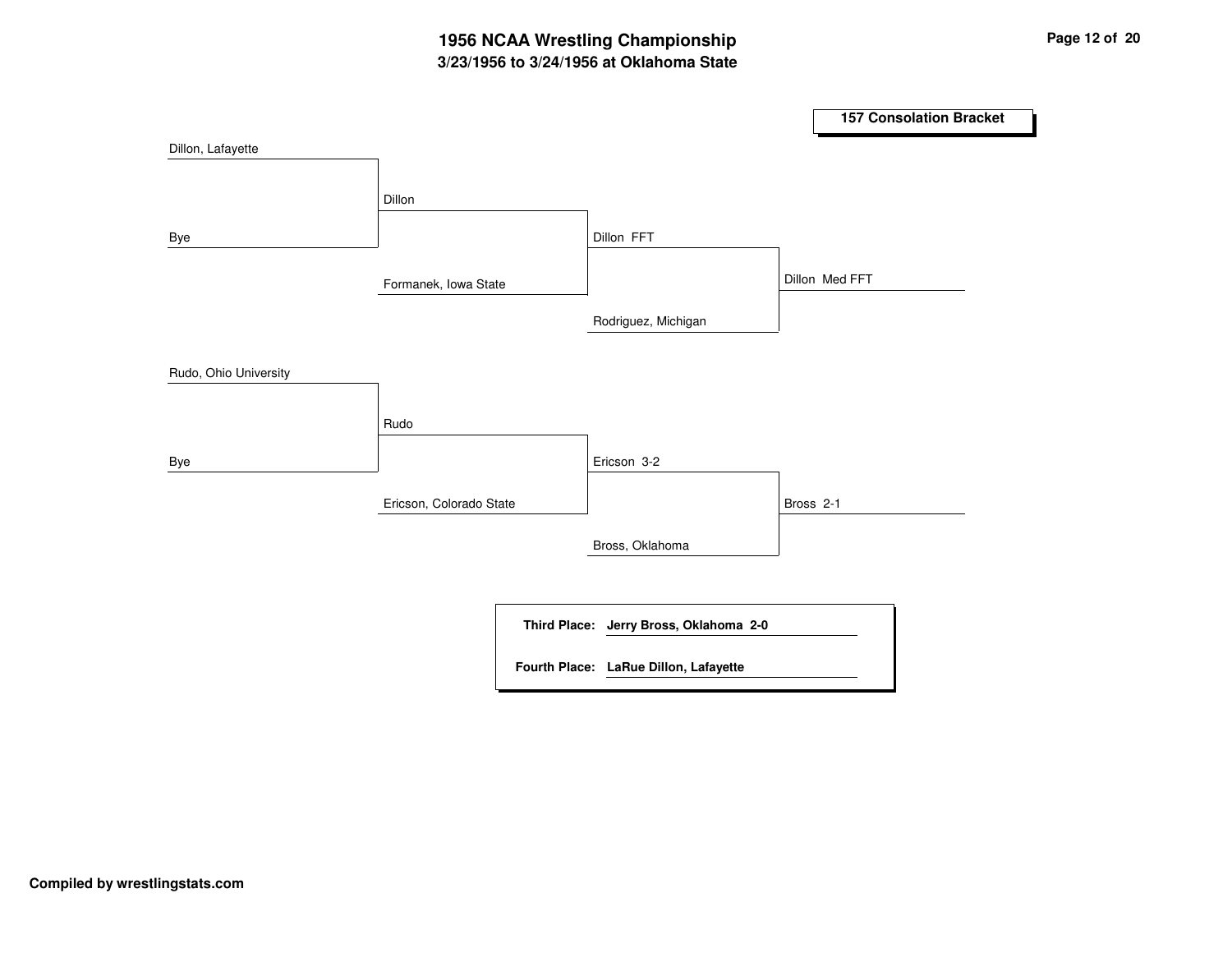| Jack Gaskill, Colorado State          | Jack Gaskill       |                        |                      |                  |
|---------------------------------------|--------------------|------------------------|----------------------|------------------|
| Bye                                   |                    | Jack Gaskill 3-2       |                      |                  |
| Bill White, Syracuse [5]              | <b>Bill White</b>  |                        |                      | 167 Weight Class |
| Bye                                   |                    |                        |                      |                  |
| Jack Marchello, Michigan [4]          | Jack Marchello     |                        | Jack Marchello 2-0   |                  |
| Bye                                   |                    |                        |                      |                  |
| Art Tranakos, University of the South | Art Tranakos       | Jack Marchello 10-4    |                      |                  |
| Bye                                   |                    |                        |                      |                  |
| Fred Davis, Oklahoma State [1]        |                    |                        |                      | Fred Davis 8-5   |
| Bye                                   | <b>Fred Davis</b>  |                        |                      |                  |
| John Anderson, Cornell Iowa           | John Anderson      | Fred Davis 9-2         |                      |                  |
| Bye                                   |                    |                        |                      |                  |
| Jim Ellis, Indiana                    |                    |                        | Fred Davis 9-6       |                  |
| Frank Powell, Iowa State              | Jim Ellis 7-1      |                        |                      |                  |
| John Wright, Virginia Tech            |                    | Jim Ellis 8-2          |                      |                  |
| <b>Bye</b>                            | John Wright        |                        |                      |                  |
| Ed DeWitt, Pittsburgh [2]             |                    |                        |                      | Ed DeWitt 5-4    |
| Bye                                   | Ed DeWitt          |                        |                      |                  |
| Ken Salyer, Northern Iowa             |                    | Ed DeWitt 11-5         |                      |                  |
| Bye                                   | Ken Salyer         |                        |                      |                  |
| Jesse Stokes, Wyoming                 |                    |                        | Ed DeWitt 13-2       |                  |
| Bye                                   | Jesse Stokes       |                        |                      |                  |
| Richard Lee, SUNY-Cortland            |                    | Jesse Stokes Fall 7:44 |                      |                  |
| Bye                                   | <b>Richard Lee</b> |                        |                      |                  |
| Harlan Jenkinson, Iowa [3]            |                    |                        |                      | Ed DeWitt 5-0    |
| Bye                                   | Harlan Jenkinson   |                        |                      |                  |
| Ohil Skattum, Luther                  |                    | Harlan Jenkinson 3-0   |                      |                  |
| Bye                                   | Ohil Skattum       |                        |                      |                  |
| Rex Edgar, Oklahoma                   |                    |                        | Harlan Jenkinson 8-4 |                  |
| Bye                                   | Rex Edgar          |                        |                      |                  |
| Peter Damone, Hofstra [6]             |                    | Rex Edgar 6-3          |                      |                  |
| <b>Bye</b>                            | Peter Damone       |                        |                      |                  |
|                                       |                    |                        |                      |                  |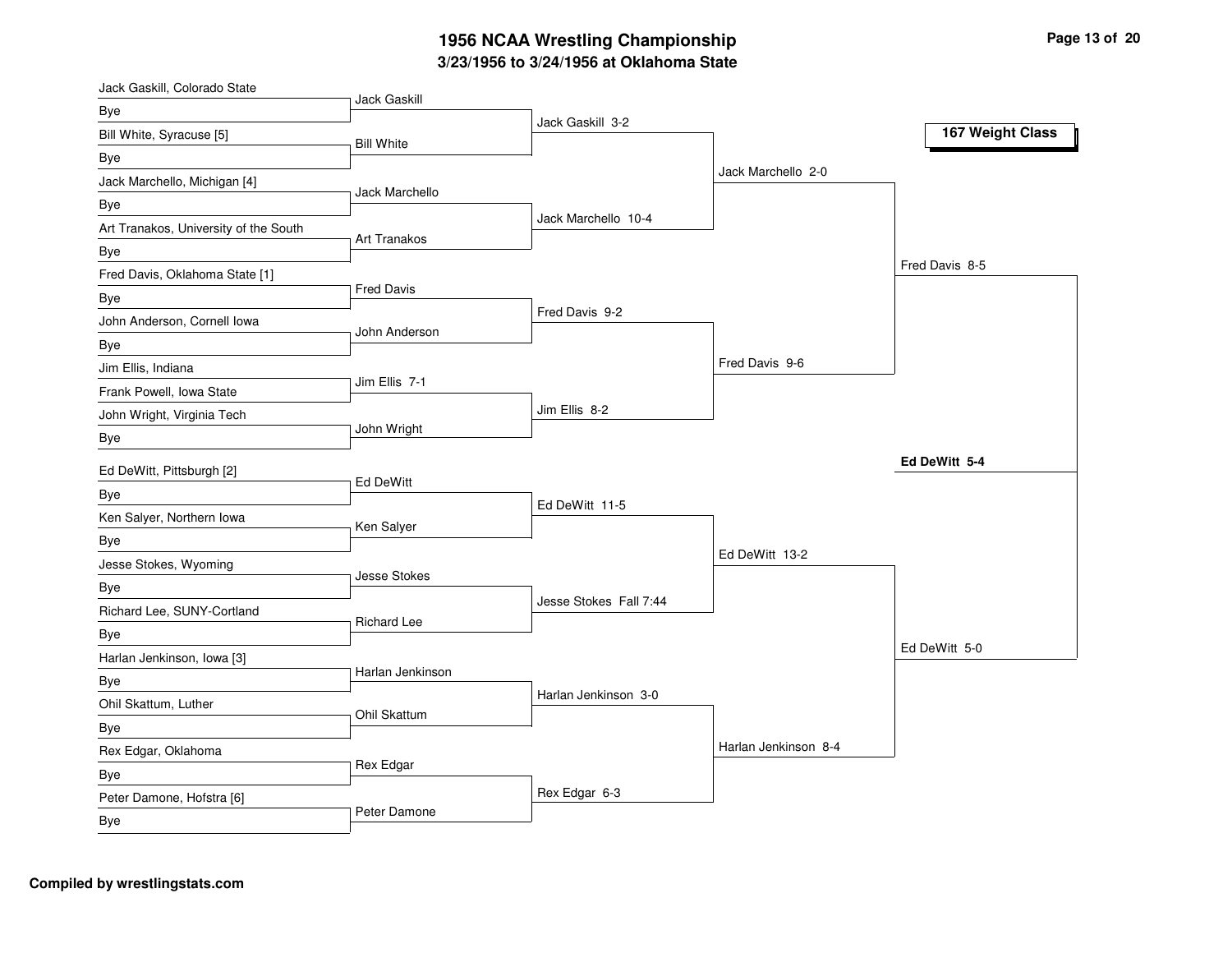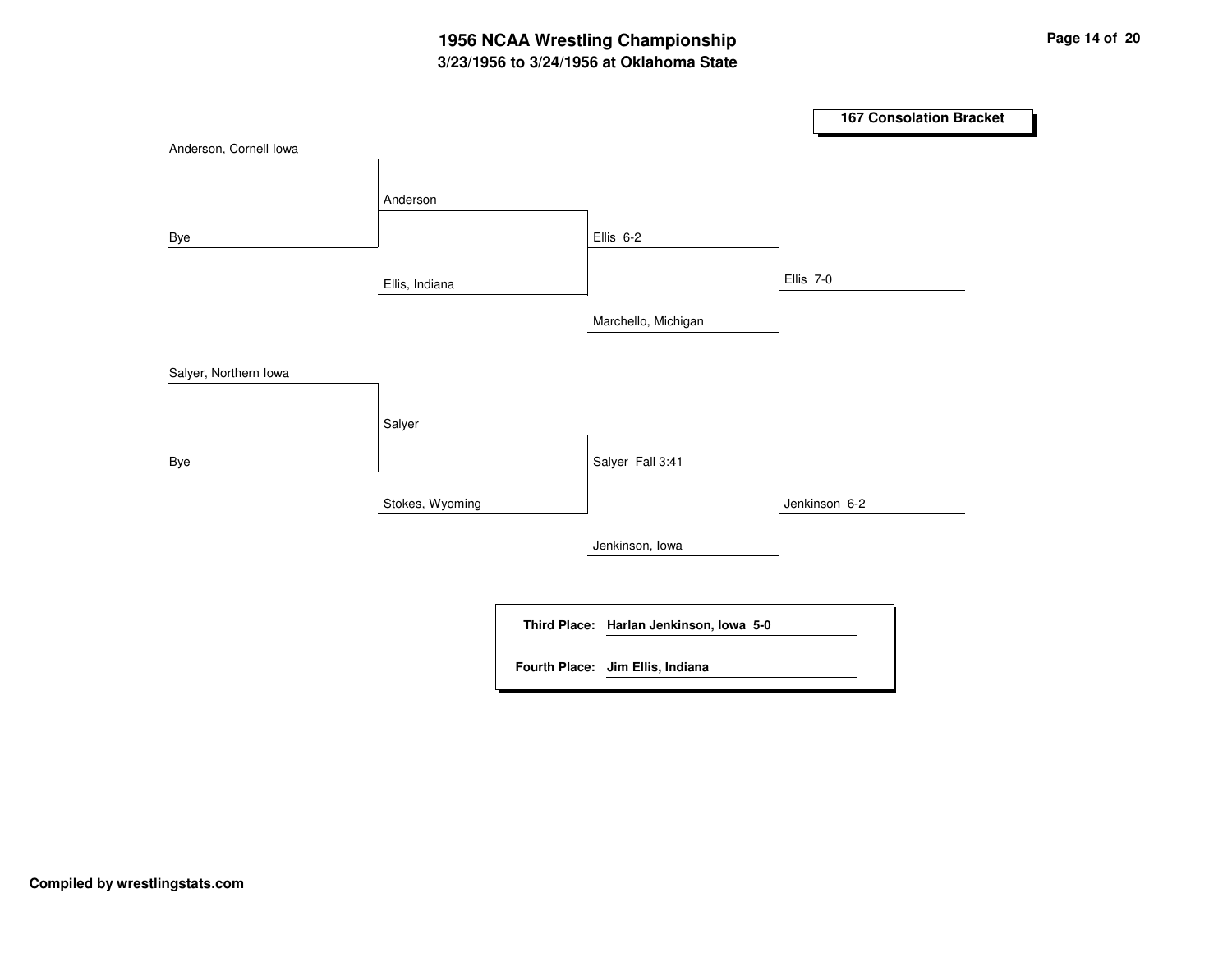| Dick Bonacci, Toledo [5]               |                      |                        |                      |                     |
|----------------------------------------|----------------------|------------------------|----------------------|---------------------|
| Bye                                    | Dick Bonacci         | Dick Bonacci 7-5       |                      |                     |
| Dick Formanek, Northern Iowa           | Dick Formanek        |                        |                      | 177 Weight Class    |
| Bye                                    |                      |                        |                      |                     |
| Gary Kurdelmeier, Iowa [4]             |                      |                        | Gary Kurdelmeier 6-1 |                     |
| Bye                                    | Gary Kurdelmeier     |                        |                      |                     |
| Gene Frank, Iowa State                 | Gene Frank           | Gary Kurdelmeier 6-1   |                      |                     |
| Bye                                    |                      |                        |                      |                     |
| Dan Hodge, Oklahoma [1]                |                      |                        |                      | Dan Hodge Fall 4:35 |
| Bye                                    | Dan Hodge            |                        |                      |                     |
| Jerry Onan, Cornell Iowa               |                      | Dan Hodge Fall 1:15    |                      |                     |
| <b>Bye</b>                             | Jerry Onan           |                        |                      |                     |
| Ron Flemming, Franklin & Marshall      |                      |                        | Dan Hodge Fall 4:05  |                     |
| Harold Brownstein, Illinois            | Ron Flemming 3-2     |                        |                      |                     |
| Ken Jones, Texas A & M                 |                      | Ron Flemming Fall 2:31 |                      |                     |
| Bye                                    | Ken Jones            |                        |                      |                     |
| Gilbert Masec, Purdue                  |                      |                        |                      | Dan Hodge Fall 1:37 |
| Bye                                    | <b>Gilbert Masec</b> |                        |                      |                     |
|                                        |                      | Gilbert Masec 9-8      |                      |                     |
|                                        |                      |                        |                      |                     |
| Ralph Staley, Lewis & Clark            | <b>Ralph Staley</b>  |                        |                      |                     |
| Bye                                    |                      |                        | Roy Minter 6-2       |                     |
| Roy Minter, Minnesota State [2]        | <b>Roy Minter</b>    |                        |                      |                     |
| <b>Bye</b>                             |                      | Roy Minter 9-4         |                      |                     |
| Edward Zabrycki, Navy                  | Edward Zabrycki      |                        |                      |                     |
| <b>Bye</b>                             |                      |                        |                      | Roy Minter 6-3      |
| Gary Haller, Kansas State              | <b>Gary Haller</b>   |                        |                      |                     |
| Bye                                    |                      | Gary Haller 4-4 RD     |                      |                     |
| Joe Krufka, Penn State [3]             | Joe Krufka           |                        |                      |                     |
| <b>Bye</b>                             |                      |                        | Bill Smoot 3-2       |                     |
| Bill Smoot, Oklahoma State             | <b>Bill Smoot</b>    |                        |                      |                     |
| Bye                                    |                      |                        |                      |                     |
| Dan Huff, Pittsburgh [6]<br><b>Bye</b> | Dan Huff             | Bill Smoot 8-5         |                      |                     |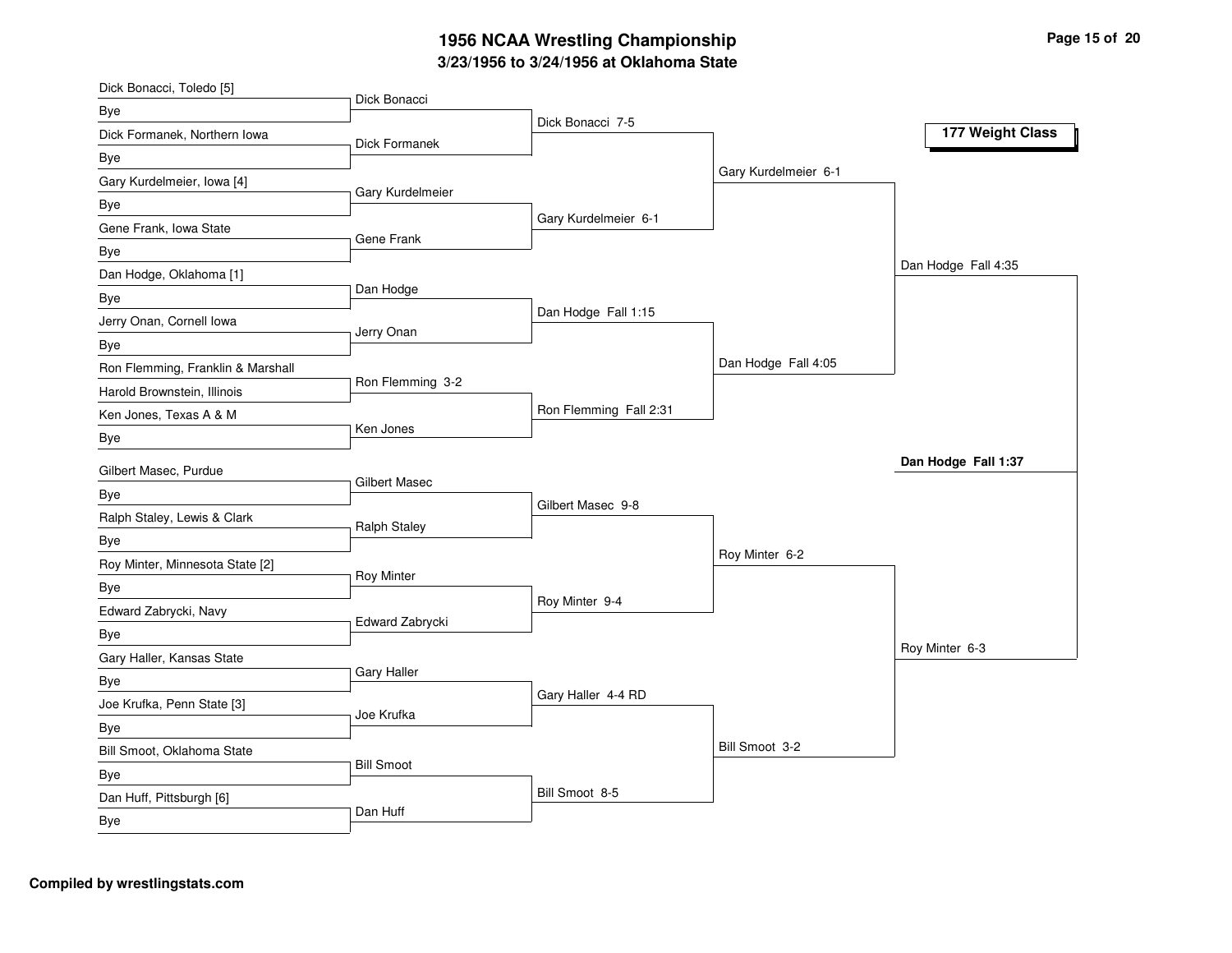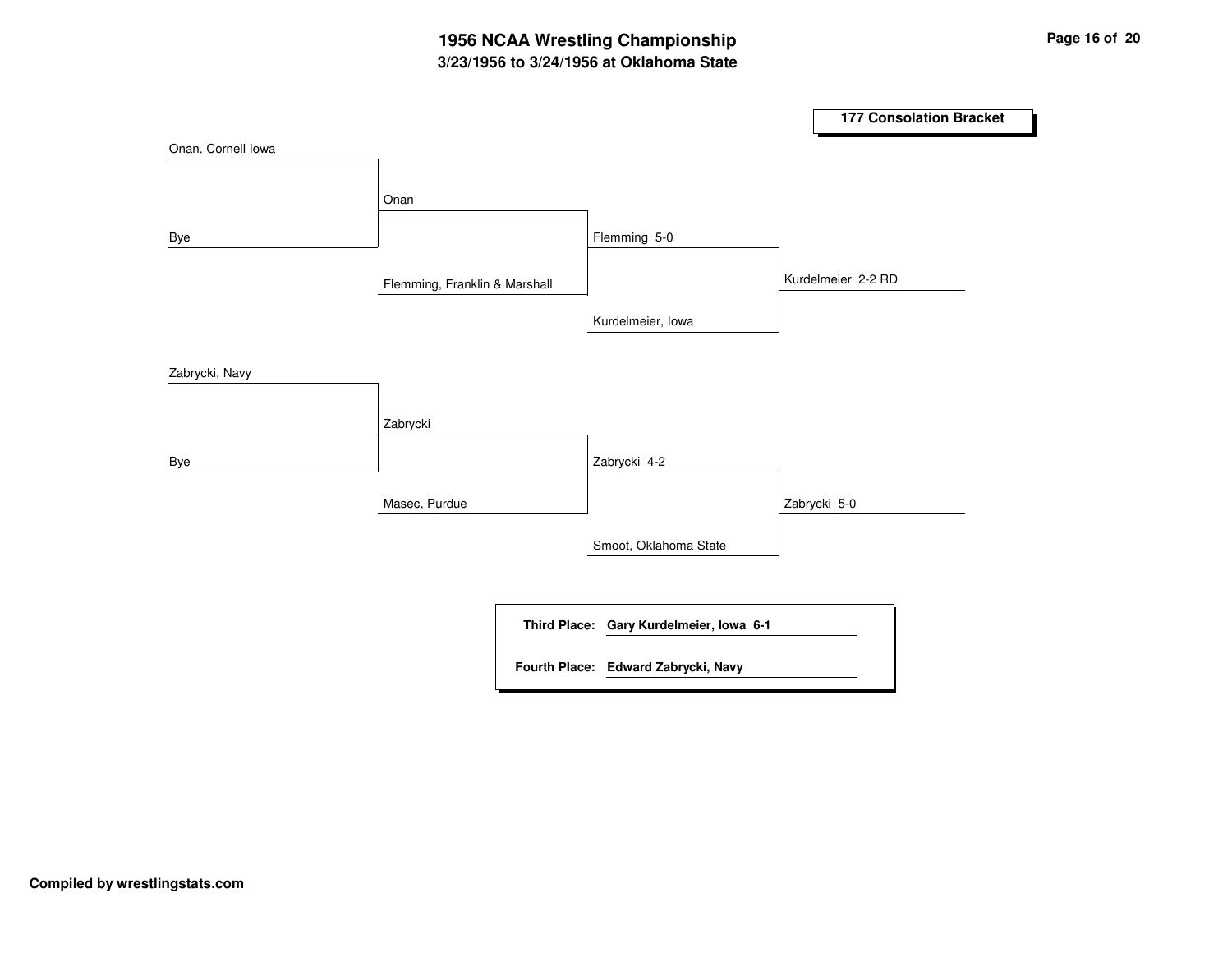## **3/23/1956 to 3/24/1956 at Oklahoma State 1956 NCAA Wrestling Championship Page <sup>17</sup> of <sup>20</sup>**

| Dave Gallaher, Lehigh [4]       |                        |                  |                  |
|---------------------------------|------------------------|------------------|------------------|
|                                 | Dave Gallaher 13-5     |                  | 191 Weight Class |
| Paul Steingruby, SIU-Carbondale |                        |                  |                  |
|                                 |                        | Ahmet Senol 10-9 |                  |
| Ahmet Senol, Purdue             |                        |                  |                  |
|                                 | Ahmet Senol 4-3        |                  |                  |
| Mike Clock, Lewis & Clark [5]   |                        |                  |                  |
|                                 |                        |                  | Ken Leuer 5-0    |
| Don Jensen, Iowa State          |                        |                  |                  |
|                                 | Don Jensen Fall 2:52   |                  |                  |
| John Watson, Texas A & M        |                        |                  |                  |
|                                 |                        | Ken Leuer 8-2    |                  |
| Ken Leuer, Iowa [1]             |                        |                  |                  |
|                                 | Ken Leuer 5-0          |                  |                  |
| Bob Marshall, Colorado State    |                        |                  |                  |
|                                 |                        |                  | Ken Leuer 5-3    |
| Elwood Reese, Lock Haven        |                        |                  |                  |
|                                 | Elwood Reese 6-1       |                  |                  |
| Don Cassidy, Grinnell           |                        |                  |                  |
|                                 |                        | Jim Gregson 6-0  |                  |
| Jim Gregson, Oklahoma State [2] |                        |                  |                  |
|                                 | Jim Gregson 10-7       |                  |                  |
| Ken Maidlow, Michigan State     |                        |                  |                  |
|                                 |                        |                  | Jim Gregson 3-1  |
| Ron Schirf, Pittsburgh [6]      |                        |                  |                  |
|                                 | Ron Schirf 5-2         |                  |                  |
| Jim Coln, Oklahoma              |                        |                  |                  |
|                                 |                        | Ron Schirf 4-3   |                  |
| Richard Anthony, Indiana [3]    |                        |                  |                  |
|                                 | <b>Richard Anthony</b> |                  |                  |
| Bye                             |                        |                  |                  |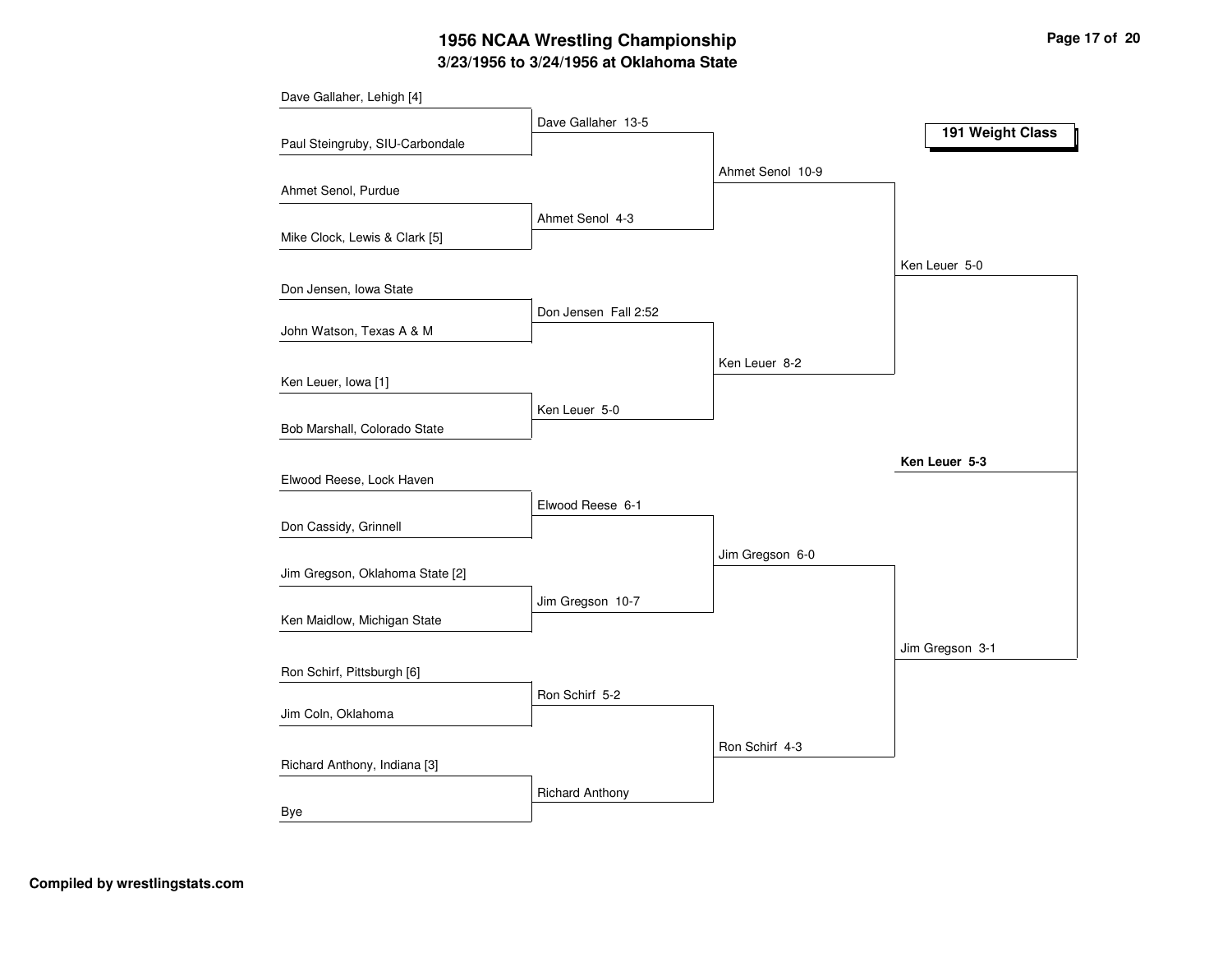## **3/23/1956 to 3/24/1956 at Oklahoma State 1956 NCAA Wrestling Championship Page <sup>18</sup> of <sup>20</sup>**

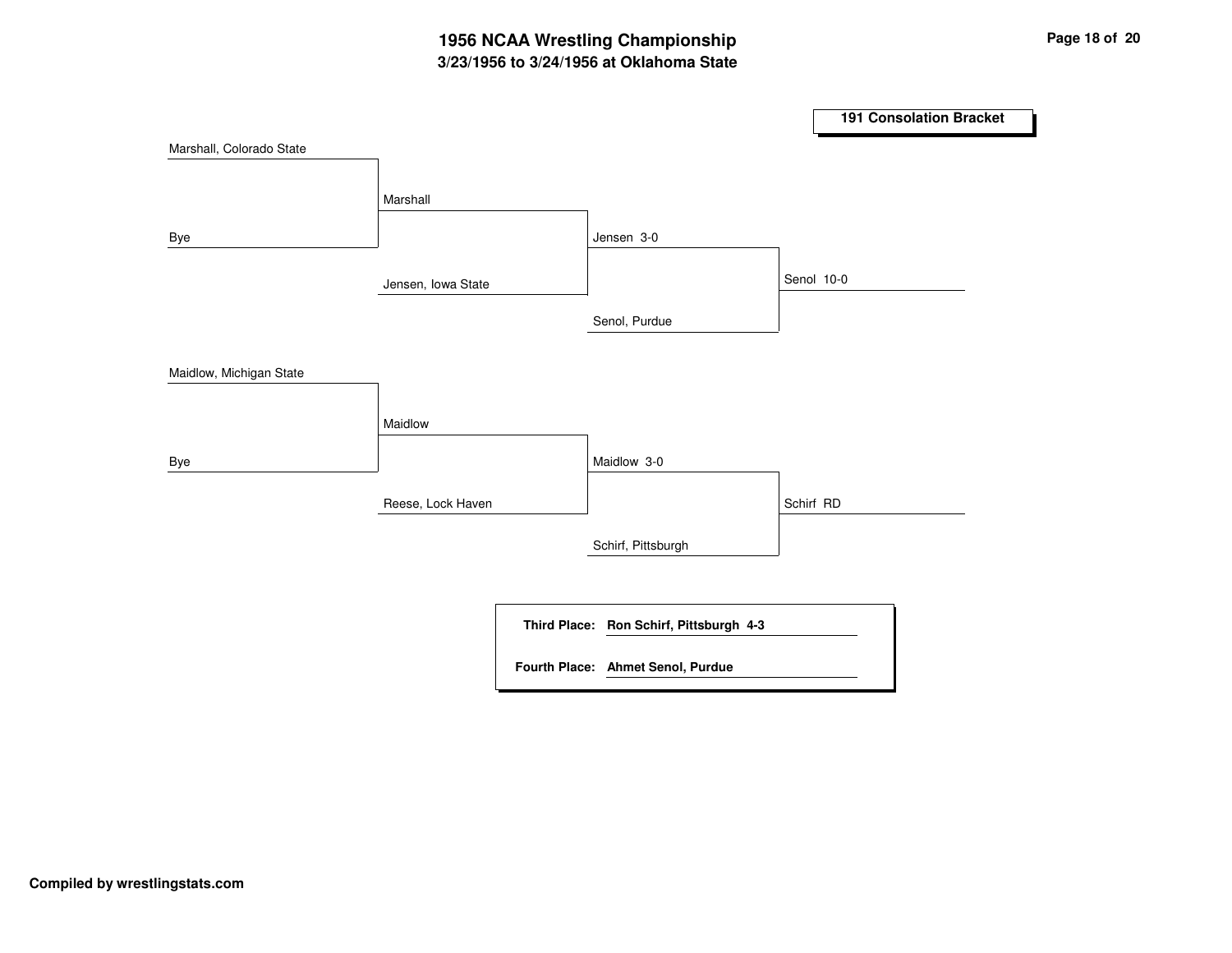| Mike Sandusky, Maryland [4]        |                       |                          |                         |                         |
|------------------------------------|-----------------------|--------------------------|-------------------------|-------------------------|
| Bye                                | Mike Sandusky         |                          |                         |                         |
| Dan Wisniewski, Pittsburgh         | Dan Wisniewski        | Mike Sandusky Fall 7:46  |                         | <b>UNL Weight Class</b> |
| Bye                                |                       |                          |                         |                         |
| Don Durham, Coast Guard [5]        |                       |                          | Mike Sandusky Fall 0:52 |                         |
| Bye                                | Don Durham            |                          |                         |                         |
| Ed Hayes, SIU-Carbondale           |                       | Don Durham Fall 8:56     |                         |                         |
| Bye                                | Ed Hayes              |                          |                         |                         |
| Denny Krick, Indiana               |                       |                          |                         | Gordon Roesler 1-1 RD   |
| Bye                                | Denny Krick           |                          |                         |                         |
| Don Sayenga, Lafayette             |                       | Denny Krick 8-2          |                         |                         |
| Bye                                | Don Sayenga           |                          |                         |                         |
| Gordon Roesler, Oklahoma           |                       |                          | Gordon Roesler 14-11    |                         |
| Barron Bremner, Iowa               | Gordon Roesler 9-3    |                          |                         |                         |
| Bill Oberly, Penn State [1]        |                       | Gordon Roesler 8-6       |                         |                         |
| Bye                                | <b>Bill Oberly</b>    |                          |                         |                         |
|                                    |                       |                          |                         | Gordon Roesler 4-4 RD   |
| Bob Konovsky, Wisconsin [2]        | Bob Konovsky          |                          |                         |                         |
| Bye<br>Mel Walden, Iowa State      |                       | Bob Konovsky 4-0         |                         |                         |
|                                    | Mel Walden            |                          |                         |                         |
| Bye                                |                       |                          | Bob Konovsky Fall 8:31  |                         |
| Les Nader, Kent State              | Les Nader             |                          |                         |                         |
| Bye                                |                       | Les Nader 2-1            |                         |                         |
| Richard Lasse, Syracuse            | <b>Richard Lasse</b>  |                          |                         |                         |
| Bye                                |                       |                          |                         | Bob Konovsky 3-1        |
| Jerry Budzik, Oklahoma State       | Jerry Budzik          |                          |                         |                         |
| Bye                                |                       | Jerry Budzik 5-4         |                         |                         |
| George Meyers, Oregon State [6]    | George Meyers         |                          |                         |                         |
| Bye                                |                       |                          | Willis Holland 3-1      |                         |
| Willis Holland, Colorado State [3] | <b>Willis Holland</b> |                          |                         |                         |
| Bye                                |                       | Willis Holland Fall 1:57 |                         |                         |
| Carlton Hazelwood, Texas A & M     | Carlton Hazelwood     |                          |                         |                         |
| Bye                                |                       |                          |                         |                         |